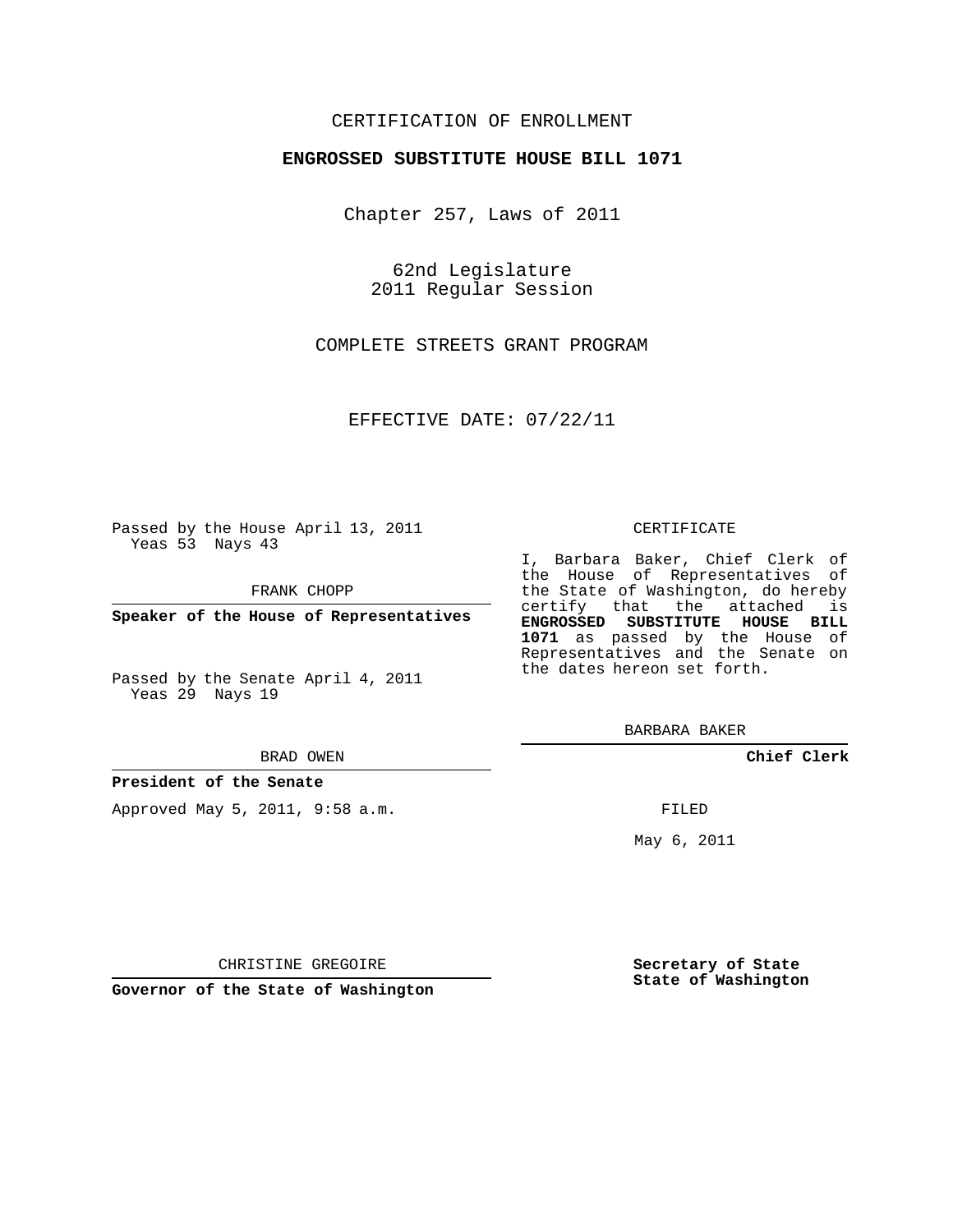# **ENGROSSED SUBSTITUTE HOUSE BILL 1071** \_\_\_\_\_\_\_\_\_\_\_\_\_\_\_\_\_\_\_\_\_\_\_\_\_\_\_\_\_\_\_\_\_\_\_\_\_\_\_\_\_\_\_\_\_

\_\_\_\_\_\_\_\_\_\_\_\_\_\_\_\_\_\_\_\_\_\_\_\_\_\_\_\_\_\_\_\_\_\_\_\_\_\_\_\_\_\_\_\_\_

AS AMENDED BY THE SENATE

Passed Legislature - 2011 Regular Session

# **State of Washington 62nd Legislature 2011 Regular Session**

**By** House Transportation (originally sponsored by Representatives Moeller, Fitzgibbon, and Frockt)

READ FIRST TIME 02/03/11.

 AN ACT Relating to creating a complete streets grant program; adding new sections to chapter 47.04 RCW; and creating a new section.

BE IT ENACTED BY THE LEGISLATURE OF THE STATE OF WASHINGTON:

 NEW SECTION. **Sec. 1.** Urban main streets should be designed to provide safe access to all users, including bicyclists, pedestrians, motorists, and public transportation users. Context sensitive design and engineering principles allow for flexible solutions depending on a community's needs, and result in many positive outcomes for cities and towns, including improving the health and safety of a community. It is the intent of the legislature to encourage street designs that safely meet the needs of all users and also protect and preserve a community's environment and character.

 NEW SECTION. **Sec. 2.** A new section is added to chapter 47.04 RCW to read as follows:

 (1) The department shall establish a complete streets grant program within the department's highways and local programs division, or its successor. During program development, the department shall include, at a minimum, the department of archaeology and historic preservation,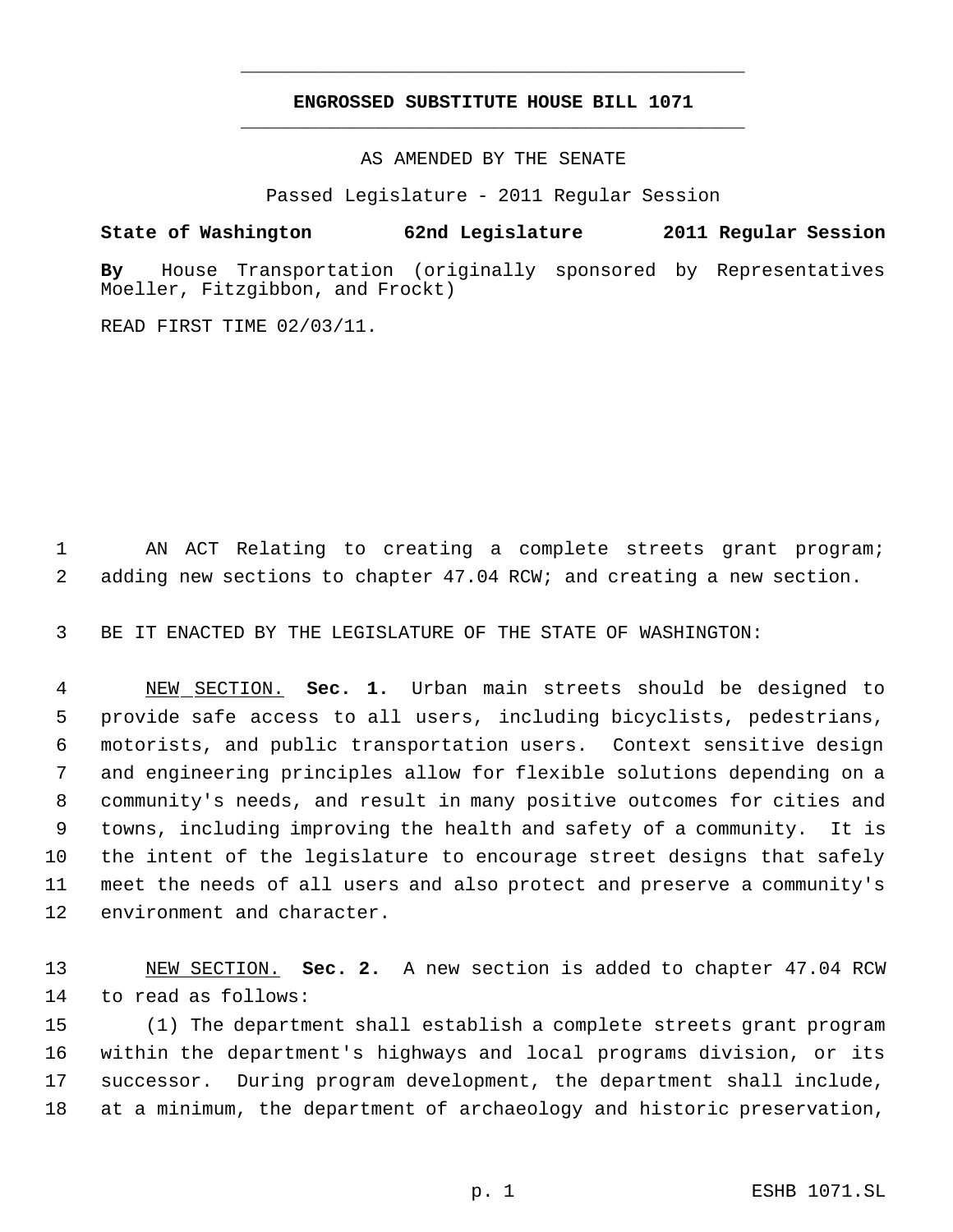local governments, and other organizations or groups that are interested in the complete streets grant program. The purpose of the grant program is to encourage local governments to adopt urban arterial retrofit street ordinances designed to provide safe access to all users, including bicyclists, pedestrians, motorists, and public transportation users, with the goals of:

 (a) Promoting healthy communities by encouraging walking, bicycling, and using public transportation;

 (b) Improving safety by designing major arterials to include features such as wider sidewalks, dedicated bicycle facilities, medians, and pedestrian streetscape features, including trees where appropriate.

 (c) Protecting the environment and reducing congestion by providing safe alternatives to single-occupancy driving; and

 (d) Preserving community character by involving local citizens and stakeholders to participate in planning and design decisions.

(2) For purposes of this section:

 (a) "Eligible project" means (i) a local government street retrofit project that includes the addition of, or significant repair to, facilities that provide street access with all users in mind, including pedestrians, bicyclists, and public transportation users; or (ii) a retrofit project on city streets that are part of a state highway that include the addition of, or significant repair to, facilities that provide street access with all users in mind, including pedestrians, bicyclists, and public transportation users.

 (b) "Local government" means incorporated cities and towns that have adopted a jurisdiction-wide complete streets ordinance that plans for the needs of all users and is consistent with sound engineering principles.

 (c) "Sound engineering principles" means peer-reviewed, context sensitive solutions guides, reports, and publications, consistent with the purposes of this section.

 (3) In carrying out the purposes of this section, the department may award funding, subject to the availability of amounts appropriated for this specific purpose, only to eligible projects that are designed consistent with sound engineering principles.

(4) The department must report annually to the transportation